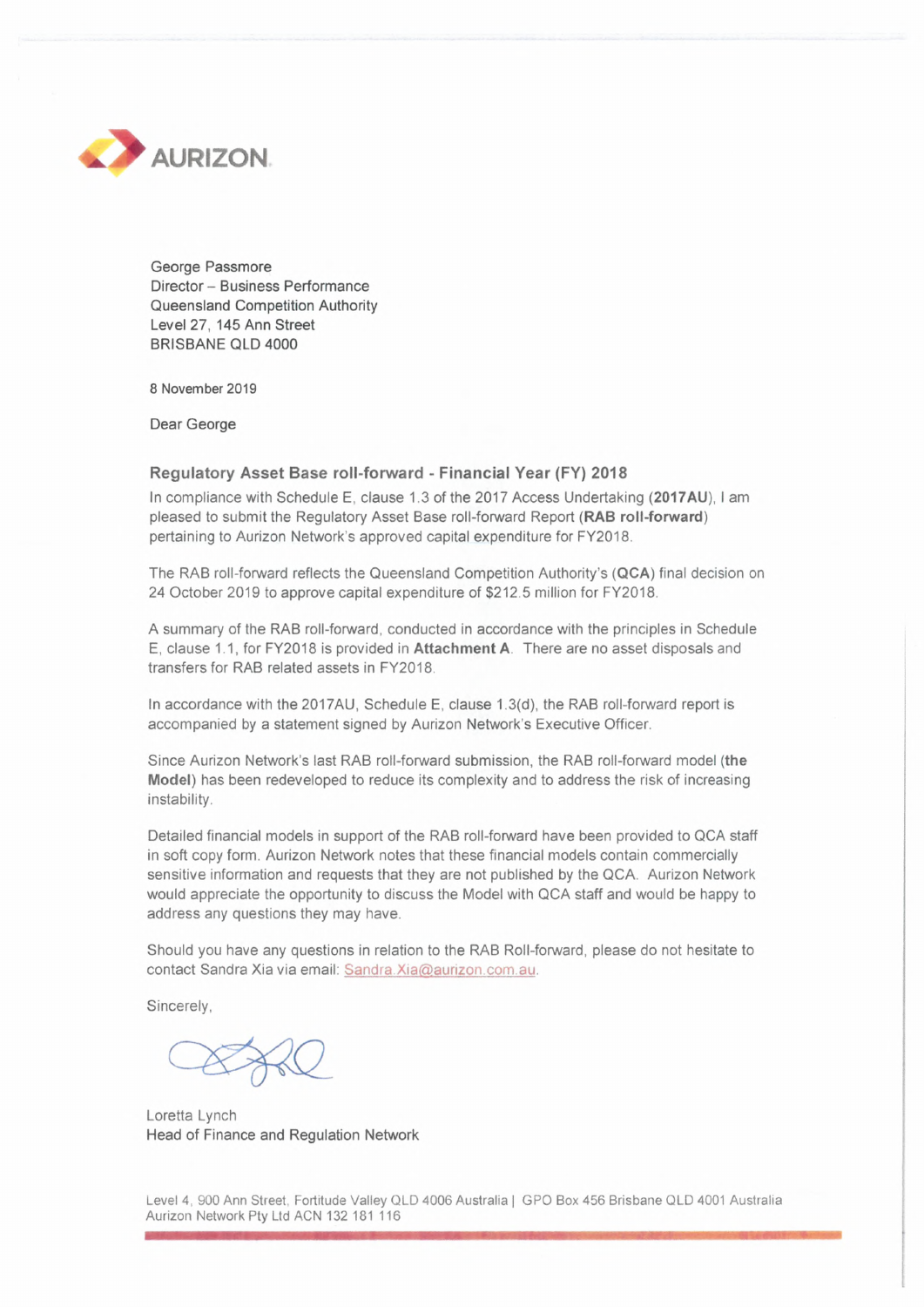

## Amended Attachment A - RAB roll-forward 2017-18

## **Central Queensland Coal Region - Regulatory Asset Base Roll-forward**

**Total RAB Assets 2017/18, as of 30 June, 2018**

| System                |                                             | <b>Opening Asset</b><br>Value 2017/18 | <b>17/18 Capex</b> | Plus inflation | less<br>depreciation | <b>Closing Asset</b><br>Value 2017/18 | Disposals/transfers      | <b>Closing Asset Value</b><br>as 30 June 2018 |
|-----------------------|---------------------------------------------|---------------------------------------|--------------------|----------------|----------------------|---------------------------------------|--------------------------|-----------------------------------------------|
|                       |                                             | \$000s                                | \$000s             | \$000s         | \$000s               | \$000s                                | \$000s                   | \$000s                                        |
| Goonyella             | (inc Middlemount, Hail Creek and Vermont)   | 1,517,205                             | 67,363             | 27,123         | 110,432              | 1,501,260                             | $\overline{\phantom{a}}$ | 1,501,260                                     |
| Blackwater            | (Inc WIRP exc Rolleston and Minerva)        | 1,390,827                             | 82,088             | 25,212         | 101,996              | 1,396,131                             |                          | 1,396,131                                     |
| Blackwater            | (Rolleston Inc WIRP)                        | 843,309                               | 513                | 14,444         | 48,070               | 810,196                               |                          | 810,196                                       |
| Blackwater            | (Minerva)                                   | 61,397                                | 3,705              | 1,114          | 4,454                | 61,762                                | $\overline{\phantom{a}}$ | 61,762                                        |
| Moura                 | (Inc WIRP)                                  | 308,047                               | 18,437             | 7,563          | 14,177               | 319,870                               | $\sim$                   | 319,870                                       |
| Newlands              | $(inc \ NAPE)$                              | 307,377                               | 20,272             | 10,014         | 13,662               | 324,001                               |                          | 324,001                                       |
| <b>IGAPE</b>          | (Inc GSE and Byerwen GAPE and Byerwen NAPE) | 973,312                               | 8,128              | 19,488         | 64,920               | 936,008                               |                          | 936,008                                       |
| Goonyella (Electric)  | (inc Middlemount, Hail Creek and Vermont)   | 246,303                               | 4,540              | 4,294          | 14,789               | 240,347                               |                          | 240,347                                       |
| GAPE (Electric)       | (Inc GSE and Byerwen GAPE and Byerwen NAPE) | 3,829                                 |                    | 66             | 197                  | 3,697                                 |                          | 3,697                                         |
| Blackwater (Electric) | (Inc WIRP exc Rolleston)                    | 240,687                               | 1,581              | 4,147          | 14,663               | 231,752                               |                          | 231,752                                       |
| Blackwater (Electric) | (Rolleston Inc WIRP)                        | 201,046                               | 117                | 3,443          | 10,609               | 193,998                               |                          | 193,998                                       |
| Total                 |                                             | 6,093,340                             | 206,743            | 116,908        | 397,967              | 6,019,023                             |                          | 6,019,023                                     |

Note:

1. Capex is in start of year terms

2. WIRP capex allocations to existing Blackwater and Rolleston users is consistent with UT5 FD allocations

Level 4, 900 Ann Street, Fortitude Valley QLD 4006 Australia <sup>|</sup> GPO Box 456 Brisbane QLD 4001 Australia Aurizon Network Pty Ltd ACN 132 181 116